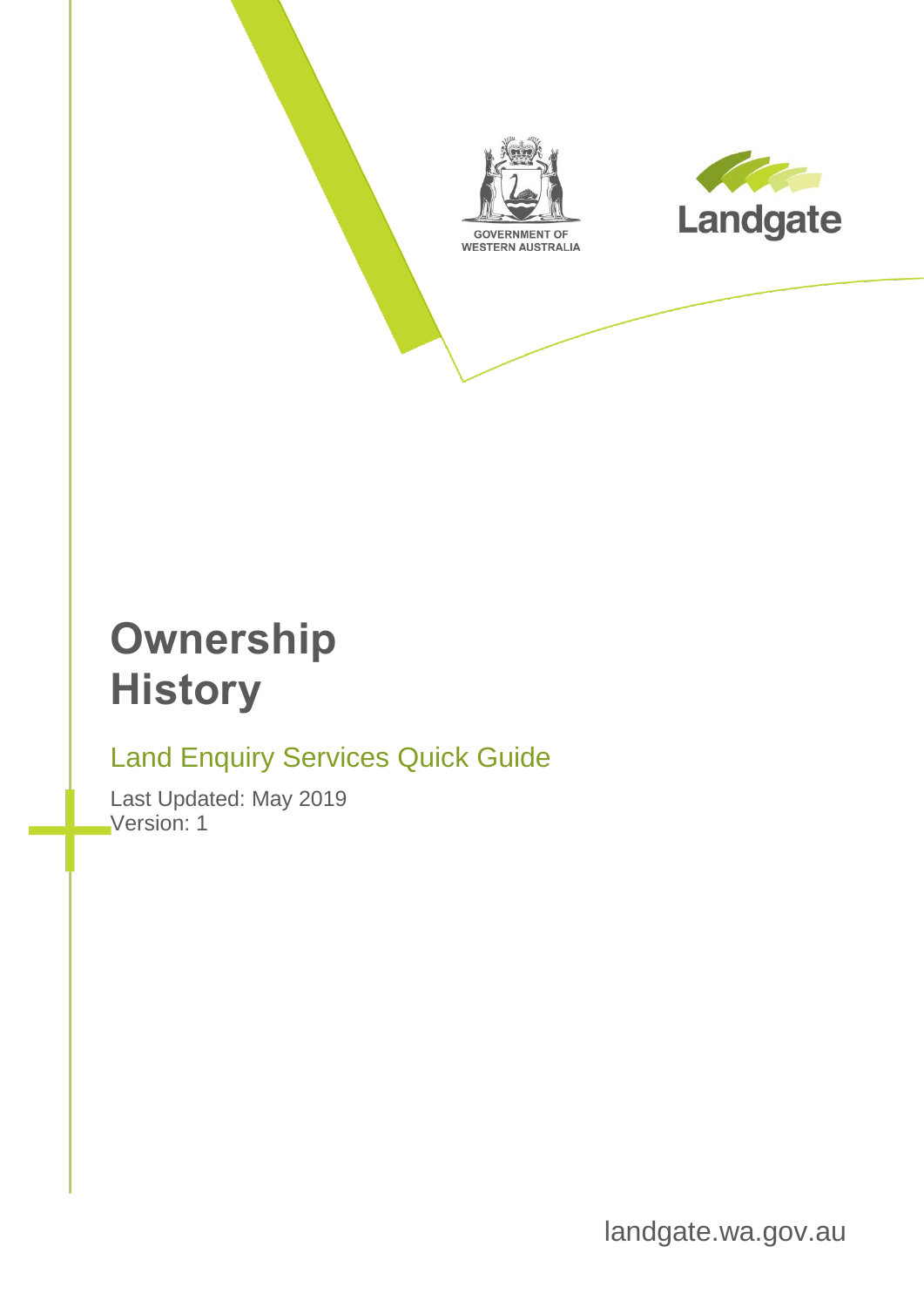# **Ownership History**

Land Enquiry Services can provide the ownership history of a property, showing the transaction details of lodgements made with Landgate that has changed the proprietors.

#### **Searching in Land Enquiry Services**

Open Land Enquiry Services and select 'Ownership History'.

| Landgate<br>GOVERMENT OF<br><b><i>NESTERN AUSTRALIA</i></b>                                                                                 | Helpful Resources Contact Us<br>FAQs<br>About<br><b>Land Enquiry Services</b>                                                               | $\frac{1}{2}$ Cart is empty<br><b>Mary Smith</b>                                                         |
|---------------------------------------------------------------------------------------------------------------------------------------------|---------------------------------------------------------------------------------------------------------------------------------------------|----------------------------------------------------------------------------------------------------------|
| ٠<br>Land Information                                                                                                                       | <b>Dealing Status</b><br>Other Services<br>Products                                                                                         |                                                                                                          |
| <b>Land Information</b><br><b>Dealing Status</b>                                                                                            | Products<br>Other Services                                                                                                                  |                                                                                                          |
| <b>Title Information</b><br>R<br>Find owner, title details and associated documents<br>online with quick email delivery                     | Plan Information<br>Find Plan details and associated documents online<br>with quick email delivery                                          | Reserve Information<br>Find reserve details and associated documents<br>online with quick email delivery |
| <b>Power of Attorney</b><br>固<br>Information<br>Find Power of Attorney details and associated<br>documents online with quick email delivery | <b>Ownership History</b><br>Find historic title and cancelled title details and<br>associated documents online with quick email<br>delivery |                                                                                                          |
|                                                                                                                                             |                                                                                                                                             |                                                                                                          |
|                                                                                                                                             |                                                                                                                                             |                                                                                                          |
| wa.gov.au                                                                                                                                   | Home   Privacy   Copyright   Disclaimer   Contact Us   Feedback<br>Western Australian Land Information Authority                            | Do you need help?<br>HUL <sup>2</sup><br>Talk to a real person now!<br><b>Chat now</b>                   |

Select the desired enquiry option to search the criteria you have available and then select 'search'.

| <b>Ownership History Search</b>                 |                      |                                     |                             |                        |
|-------------------------------------------------|----------------------|-------------------------------------|-----------------------------|------------------------|
| <b>Enquiry Options</b>                          |                      |                                     |                             |                        |
| <b>Current Address</b>                          | <b>Ex-Owner Name</b> | <b>Lot on Plan</b>                  | <b>Certificate of Title</b> | <b>Crown Allotment</b> |
| <b>Type Ahead</b><br>Enter a property address * | <b>Structured</b>    | e.g. 1 MIDLAND Square, MIDLAND 6056 |                             |                        |
| ⋗<br><b>Advanced Search Options</b>             |                      |                                     |                             | <b>Search</b>          |

#### **Open the Ownership History Information**

You can select the results when they appear to launch the Ownership History screen. If the results list more than one property, simply select the results you would like to view more details on.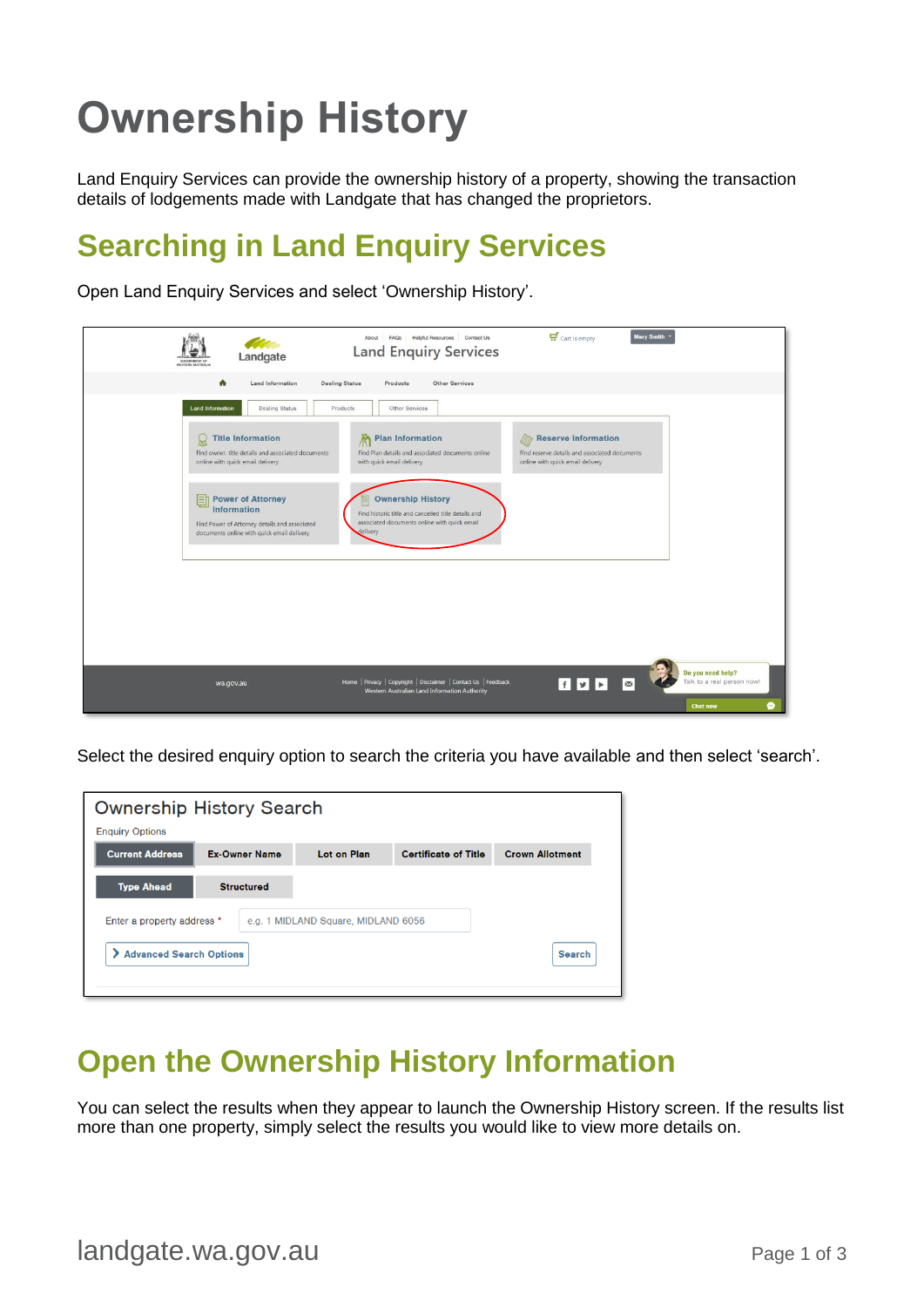| <b>Enquiry Options</b>        | <b>Ownership History Search</b> |                            |                             |                                |
|-------------------------------|---------------------------------|----------------------------|-----------------------------|--------------------------------|
| <b>Current Address</b>        | <b>Ex-Owner Name</b>            | Lot on Plan                | <b>Certificate of Title</b> | <b>Crown Allotment</b>         |
| <b>Type Ahead</b>             | <b>Structured</b>               |                            |                             |                                |
| Enter a property<br>address * | 1 MIDLAND Square, MIDLAND 6056  |                            |                             |                                |
| > Advanced Search Options     |                                 |                            | Search                      |                                |
| <b>Certificate of Title</b>   |                                 | <b>Parcel Identifier</b>   | <b>Address</b>              |                                |
| LR3096/809                    |                                 | Lot 11681 On Diagram 80203 |                             | 1 Midland Square, MIDLAND 6056 |

There are several sections of the Ownership History screen:

- **Title Details** this section has information about the property that you are enquiring about and should stay static as you navigate the history information
- **Transaction List** this section lists in chronological order all documents lodged with Landgate that affect the ownership of the property
- **Transaction Details** this section displays the details of the selected document from the transaction list.

Click on any of the document lines from the Transaction List, to see the information about that lodgement display in the Transaction Details section.

| <b>Title Details</b><br><b>Plan Details</b>                  |                                                          |                                          |                                  |                                                                                                                                   |                          |
|--------------------------------------------------------------|----------------------------------------------------------|------------------------------------------|----------------------------------|-----------------------------------------------------------------------------------------------------------------------------------|--------------------------|
| <b>General Details</b><br><b>Other Interests</b>             | <b>Associated Documents</b>                              | <b>Ownership History</b>                 |                                  |                                                                                                                                   |                          |
| <b>Title Details</b>                                         |                                                          |                                          |                                  |                                                                                                                                   |                          |
| Certificate of Title                                         | LR3096/809                                               |                                          |                                  |                                                                                                                                   |                          |
| Certificate of Title Status                                  | Current                                                  |                                          |                                  |                                                                                                                                   |                          |
| Parcel Identifier                                            | Lot 11681 On Diagram 80203<br><b>SWAN Location 11681</b> |                                          |                                  |                                                                                                                                   |                          |
| <b>Address Details</b>                                       | 1 Midland Square, MIDLAND 6056                           |                                          |                                  |                                                                                                                                   |                          |
| Current Approx Total Area (m <sup>2</sup> )                  | 12605.714                                                |                                          |                                  |                                                                                                                                   |                          |
|                                                              |                                                          |                                          |                                  |                                                                                                                                   |                          |
| <b>Previous Title</b><br><b>Transaction Details</b>          | LR3096/809                                               |                                          |                                  | Select a record to display the Transaction Details                                                                                |                          |
| <b>Document Number</b><br>Document Type<br>Date of Execution | M199652<br>Transfer<br>23/11/2012                        | below)<br><b>Add Document to</b><br>Cart | <b>Document</b><br><b>Number</b> | (Purchase the Single Property Sales Report for the consideration value and other details for the record/s<br><b>Document Type</b> | <b>Date of Execution</b> |
| <b>Restrictive Covenant</b><br><b>Purchaser's Caveat</b>     | No<br>No                                                 |                                          |                                  |                                                                                                                                   |                          |
| Easement                                                     | <b>No</b>                                                |                                          | M199652                          | <b>Transfer</b>                                                                                                                   | 23/11/2012               |
| Share                                                        | <b>No</b>                                                |                                          | L016370                          | <b>Application to Change</b>                                                                                                      | 09/07/2009               |
| Adjudicated                                                  | No                                                       |                                          |                                  | <b>Name</b>                                                                                                                       |                          |
| <b>Sellers</b>                                               | <b>DUCK, DONALD</b>                                      |                                          | J325599                          | <b>Transfer</b>                                                                                                                   | 20/04/2005               |

You can also add any of these documents to your shopping cart from this screen by placing a tick in the box next to the document(s) of your choice and then selecting the 'Add Documents to Cart' button.